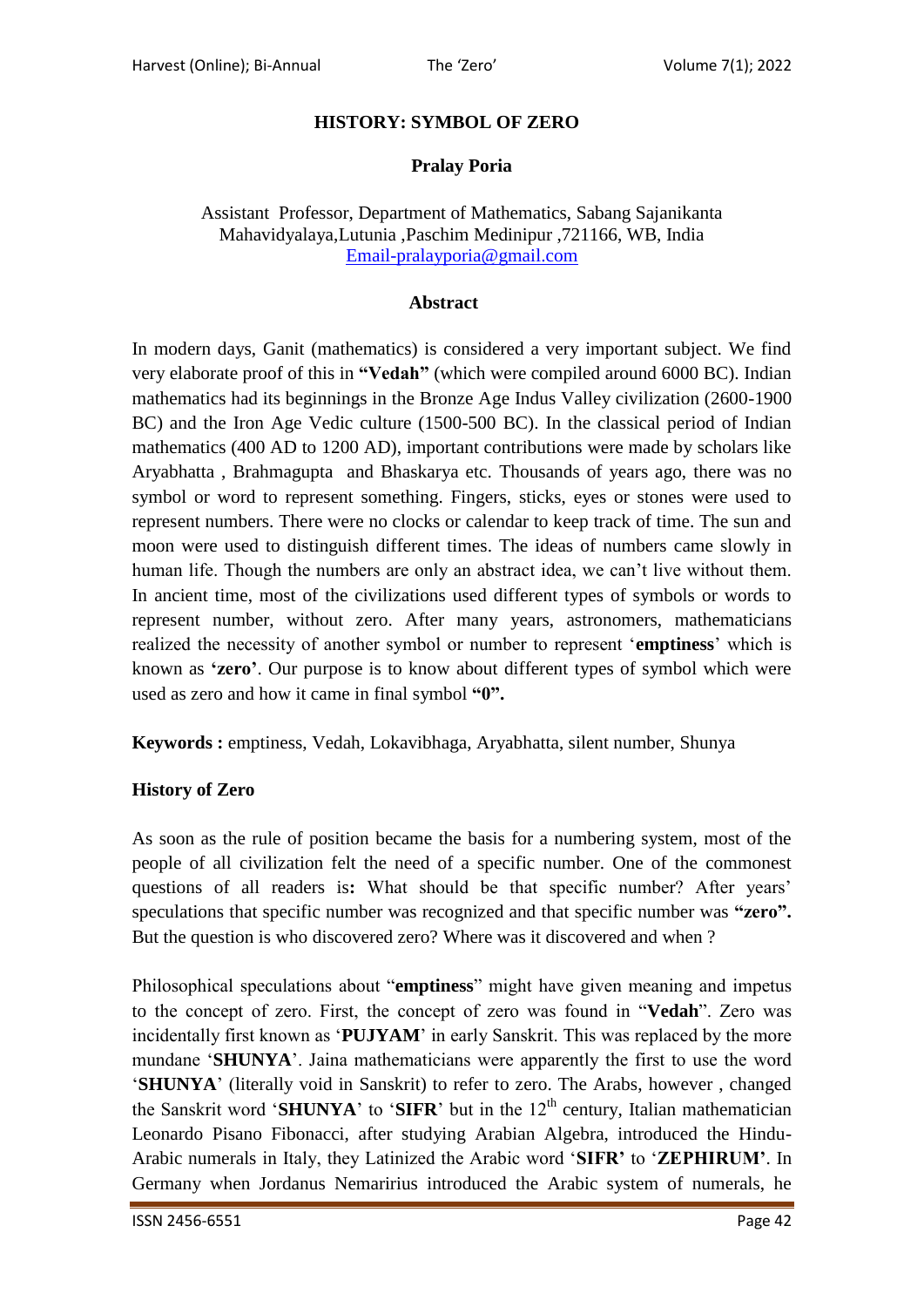retained the original Arabic word, but modified it to "**CIFRA**". In England, the word "**CIFRA"** became "**CIPHER"**. In the early period, the new numeration incorporating "**Zero"** was looked upon as a secret sign by the common people.

Only the Babylonians, the Mayans and the Indians managed to develop this final abstraction number zero. The Chinese only acquired it through Indian influences. The Babylonians put two wedge **(")** symbols into the place where we would put zero.



 **[Babylonians displayed zero with two angled wedges(middle) ]**

For example, the number **32"8** means **3208** .It should be noted that the symbol never occurred at the end of the number but always between two digits. So we find **54"3** but never find **543".**They would not distinguish **3208** and **328** until around 400BC. So it was same meaning of **328** and **32"8.** The Mayans were also the first to symbolize the concept of nothing (or zero). A shell glyph was used to symbolize zero.



**[Mayans used an eyelike Character ( top left ) to denote zero]**



**[The Chinese started writing the open circle we now use for zero]**



**[The Hindus depicted zero as a dot]**

However, the Babylonian and Mayan zeros were not conceived of as numbers and only the Indian zero had roughly the same potential as the one we use now a days. That is because it is indeed the Indian zero which is transmitted to as through the Arabs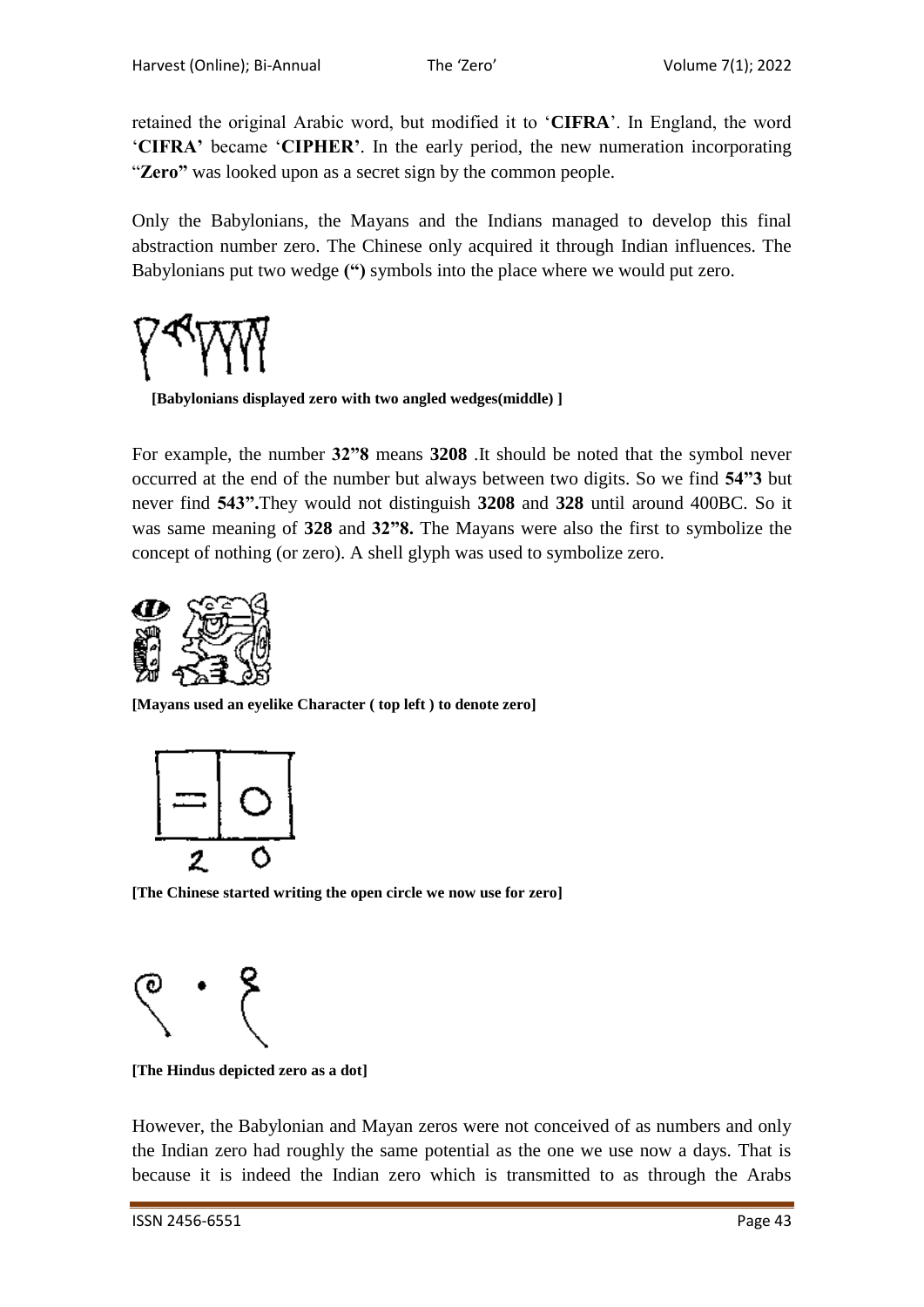together with the number symbols that we call Arabic numerals which are in reality Indian numerals.

The ancient Greeks began their contributions to mathematics around the time1 when zero as an empty place indicator was coming into use in Babylonian mathematics. Some genius said that the Greek astronomers first began to use the symbol **"O"** which we recognize today. But, the question is why they used this symbol? Some historians say that it is **"omicron"**, the first letter of the Greek word for "**nothing**" namely "**ouden**". Neugebauer, however dismisses this explanation, since the Greeks already used omicron as a number. Others explained that it stands for "**obol**", a coin almost no value, and that it arises when counters were used for counting on a sand board. Many historians of mathematics believe that the Indian use of zero evolved from its use by Greek astronomers. Moreover, there are also some scholars who proclaims about the Indian invention of zero which seem to go far too far.

The oldest text to use zero is a "**Jain manuscript"** the "**Lokavibhaga**", dated 458AD. In this text the following symbolic words were used to note zero. It was first introduced to the world centuries later by "**Al-Khwarizmi"**, the founder of several branches of mathematics. The first apparent appearance of a symbol for zero occurred in 876 in India on a stone table in Gwalior. Documents of a small symbol **"o'** on copper plates were there, dated around sixth century AD.

In around 650 AD the use of zero as number came into Indian mathematics. The Indians also used a place-value system and zero was used to denote an empty place. In around 500 AD, Aryabhatta devised a number system which has no zero yet was a positional system. He used the word "**Kha"** for position and it would be used later as the name for "**ZERO"**.

Later, the characteristics, properties of the number **"zero"** were discussed by some great mathematicians like Brahmagupta, Mahavira and Bhaskara etc. They tried to solve all peculiar type of problems created by zero (like as  $a/0 = \infty$ ,  $\sqrt{0} = 0$ ,  $0^2 = 0$ , etc).

Still now, there are always sign problems caused by zero. Recently many people throughout the world celebrated the new millennium on  $1<sup>st</sup>$  January 2000. Of course they celebrated the passing of only 1999 years since when the calendar was set up no year zero was specified. Although one might forgive the original error, most people are too much unable to understand why the third millennium and the  $21<sup>st</sup>$  century begin on 1<sup>st</sup> January 2001. "**ZERO**" is still causing problems! So in mathematics, the problem created by zero is one of the biggest problem and we may say that "**ZERO**" is a danger number.

Tobias Dantzig in 1930 commented on zero that "In the history of culture, the invention of zero will always stand out as one of the greatest single achievements of the human race".